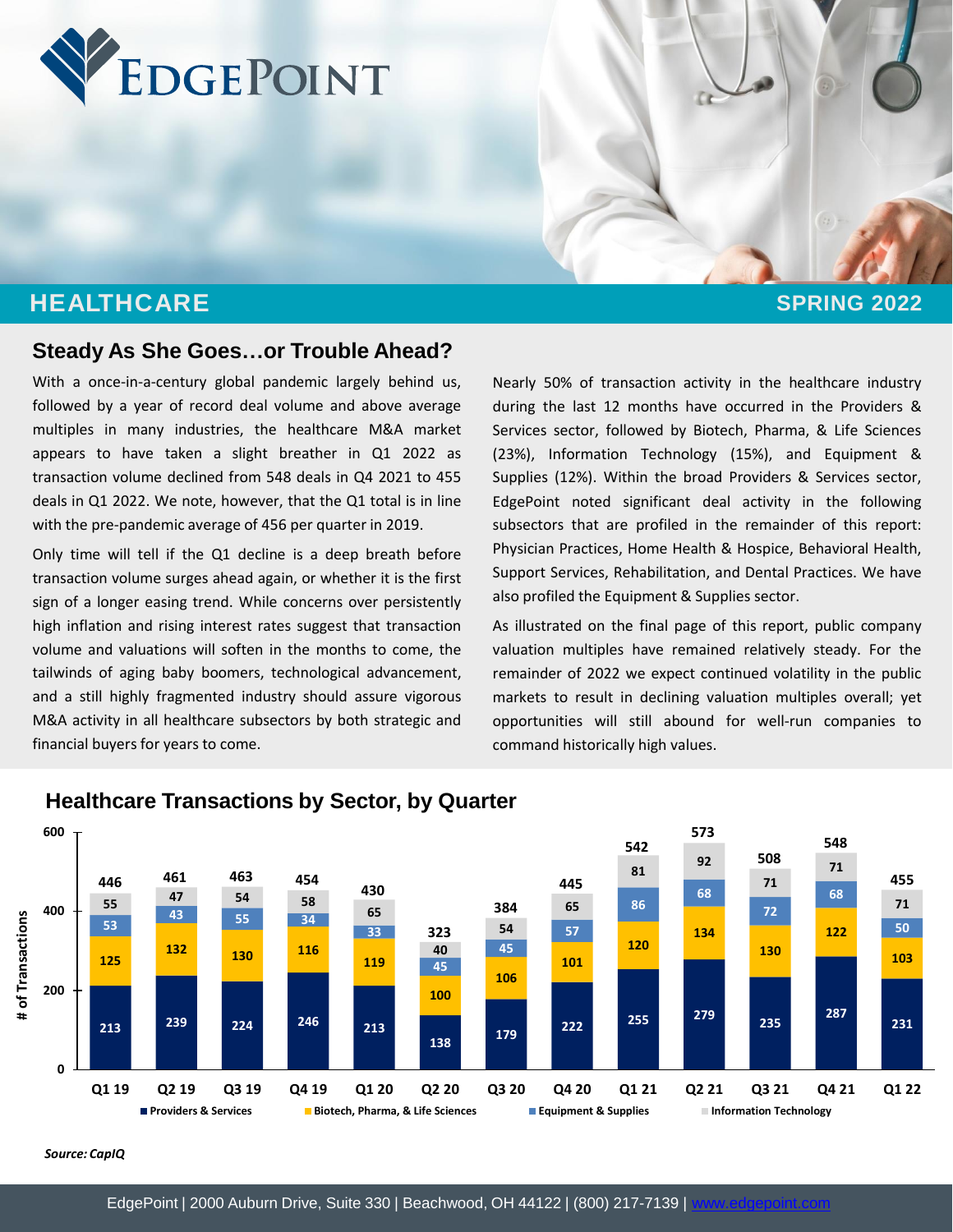# **Physician Practices Sector Profile**

The number of M&A transactions involving Physician Practices plummeted sharply in Spring 2020; however, they rebounded just as quickly, fully recovering by Q4 2020. A combination of pent-up demand, expectations of increases in capital gains tax rates, and optimism surrounding the rollout of vaccines all contributed to a record 76 deals closing in Q1 2021. The pace of transactions has cooled since then as persistent inflation and rising interest rates, and perhaps a bit of indigestion following the steady diet of deals in 2021, have rendered investors newly cautious. Private equity-driven rollups in Orthopedics, Dermatology and Ophthalmology continue to lead the way, and we expect transaction volume to rebound by the end of 2022 as relatively young consolidation efforts in ENT, GI and plastic surgery pick up steam.







Physicians Practice Transaction Volume

*Source: CapIQ*

# **Notable Physician Practices Transactions**

| <b>Date Closed</b>       | <b>Buyer / Investor</b>                                     | <b>Target</b>                                                             | <b>Description</b>             |
|--------------------------|-------------------------------------------------------------|---------------------------------------------------------------------------|--------------------------------|
| 03/22/2022<br>01/20/2022 | Schweiger Dermatology Group<br>(Zenyth Partners)            | The Connecticut Dermatology Group, P.C.<br>Theta Dermatology, P.C.        | <b>Dermatology Practices</b>   |
| 02/28/2022               | Elevate ENT<br>(Audax Management Company)                   | Boca Raton Otolaryngology                                                 | <b>ENT Practice</b>            |
| 02/18/2022<br>01/07/2022 | <b>Vision Innovation Partners</b><br>(Gryphon Investors)    | <b>SIEHT</b><br>Pennsylvania Eye Surgery Center, Inc.                     | <b>Ophthalmology Practices</b> |
| 02/08/2022               | U.S. Orthopedic Partners<br>(Thurston Group, LLC)           | Southern Orthopedic Surgeons, L.L.C.                                      | <b>Orthopedic Practice</b>     |
| 01/25/2022<br>01/25/2022 | ECP Ophthalmology Services, LLC<br>(Partners Group Holding) | The Eye Physicians of Pinellas, P.A.<br>Lakeland Eye Clinic, P.A.         | <b>Ophthalmology Practices</b> |
| 01/15/2022               | Family Allergy & Asthma LLC<br>(Prairie Management Company) | Allergy & Asthma Specialists, P.C.                                        | <b>ENT Practice</b>            |
| 01/05/2022<br>01/05/2022 | <b>Gastro Health</b><br>(OMERS PE)                          | Gastroenterology Associates of Pensacola<br><b>Optimal Digestive Care</b> | Gastroenterology Practices     |
| 01/04/2022               | ADCS Clinics, LLC<br>(Harvest Partners, LP)                 | Fort Mill Dermatology LLC.                                                | Dermatology Practice           |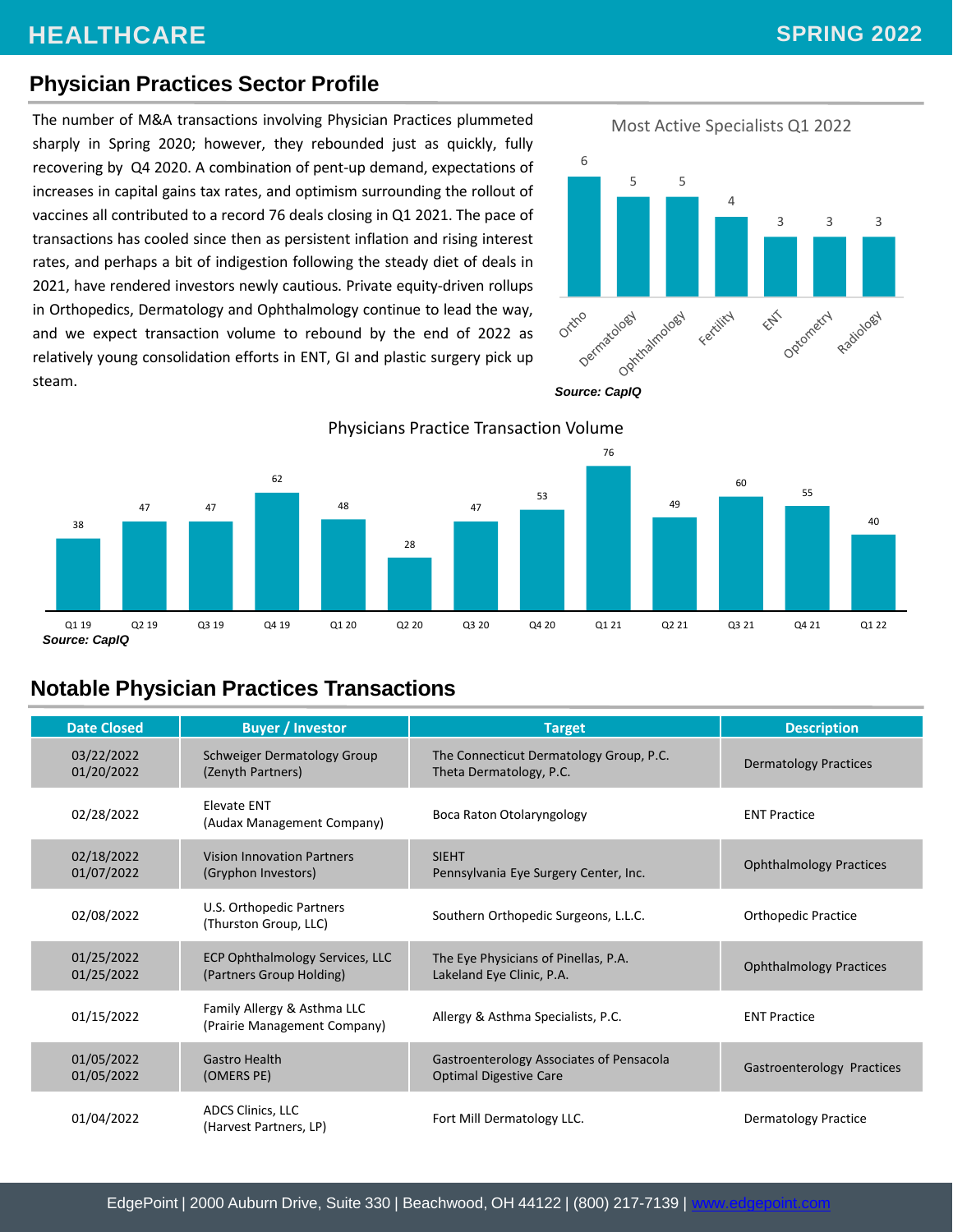# **SPRING 2022**

### **Home Health & Hospice Sector Profile**

Home Health transaction volume continues to be volatile but generally trending upward; each of the past four quarters has exceeded the volume of the same quarter of the prior year. Investors continue to place a premium on services that lower the total cost of care and are well-positioned to benefit from the demographic tide of baby boomers hitting their 70s. We anticipate that transaction volume will remain strong in 2022 as the long-term trend toward consolidation continues; yet we expect valuations to continue coming down.



**Home Health & Hospice Transaction Volume**

#### **Notable Home Health & Hospice Transactions**

| <b>Date Closed</b> | <b>Buyer / Investor</b>                                    | <b>Target</b>                                                             | <b>Description</b>                         |
|--------------------|------------------------------------------------------------|---------------------------------------------------------------------------|--------------------------------------------|
| 03/30/2022         | The Vistria Group, LLC                                     | Professional Health Care Network                                          | Post Acute Management<br>Services Provider |
| 03/23/2022         | Traditions Health, LLC<br>(Dorilton Capital Advisors, LLC) | Cadence Hospice<br>Pacific Crest Hospice<br>3 Locations of Sonata Hospice | <b>Hospice Providers</b>                   |
| 02/03/2022         | ConcertoCare                                               | Crown Health                                                              | Home Based Health Care<br>Services         |
| 01/05/2022         | <b>Addus HomeCare Corporation</b><br>(NasdagGS:ADUS)       | Assets of Journeycare, Inc.                                               | Hospice and Palliative Care<br>Provider    |

### **Behavioral Health Sector Profile**

The number of Behavioral Health transactions dropped significantly in Q1 2022, following an extremely active 2021. Since the pandemic exacerbated the addiction epidemic, substance abuse treatment programs continued to be an area of focus for private equity investment. Clinics serving children with autism or developmental disabilities were also favored targets for acquisition. We anticipate this focus on higher-margin niche services to continue, but we also expect to see more health systems acquire or partner with behavioral health clinics to better integrate behavioral health with medical care in hopes of improving overall community health at a reasonable cost.

**Behavioral Health Transaction Volume**



*Source: CapIQ*

| <b>Date Closed</b> | <b>Buyer / Investor</b>                                           | <b>Target</b>                                                                           | <b>Description</b>                                  |
|--------------------|-------------------------------------------------------------------|-----------------------------------------------------------------------------------------|-----------------------------------------------------|
| 03/23/2022         | MindPath Care Centers, PLLC<br>(Centerbridge Partners, L.P)       | Psychiatric Centers at San Diego, Incorporated<br><b>Medical Group</b>                  | <b>Psychiatric Treatment</b>                        |
| 01/20/2022         | The Stepping Stones Group, LLC<br>(Shore Capital Partner, LLC)    | The Southcoast Autism Center                                                            | <b>ABA Treatment Services</b>                       |
| 01/06/2022         | Summit Behavioral Healthcare, LLC<br>(Patient Square Capital, LP) | Seven Psychiatric Hospitals in Iowa, Tennessee,<br>Texas, New Mexico and North Carolina | <b>Psychiatric and Substance</b><br>Abuse Treatment |
| 01/06/2022         | Health Connect America, Inc.<br>(Harren Equity Partners, LLC)     | Family and Children<br><b>Pinnacle Family Services</b><br><b>Healing Educational</b>    | <b>Behavioral Health Treatment</b>                  |
| 01/03/2022         | Acadia Healthcare Company, Inc.<br>(NasdagGS:ACHC)                | CenterPointe Behavioral Health System LLC                                               | Substance Abuse Treatment                           |

#### **Notable Behavioral Health Transactions**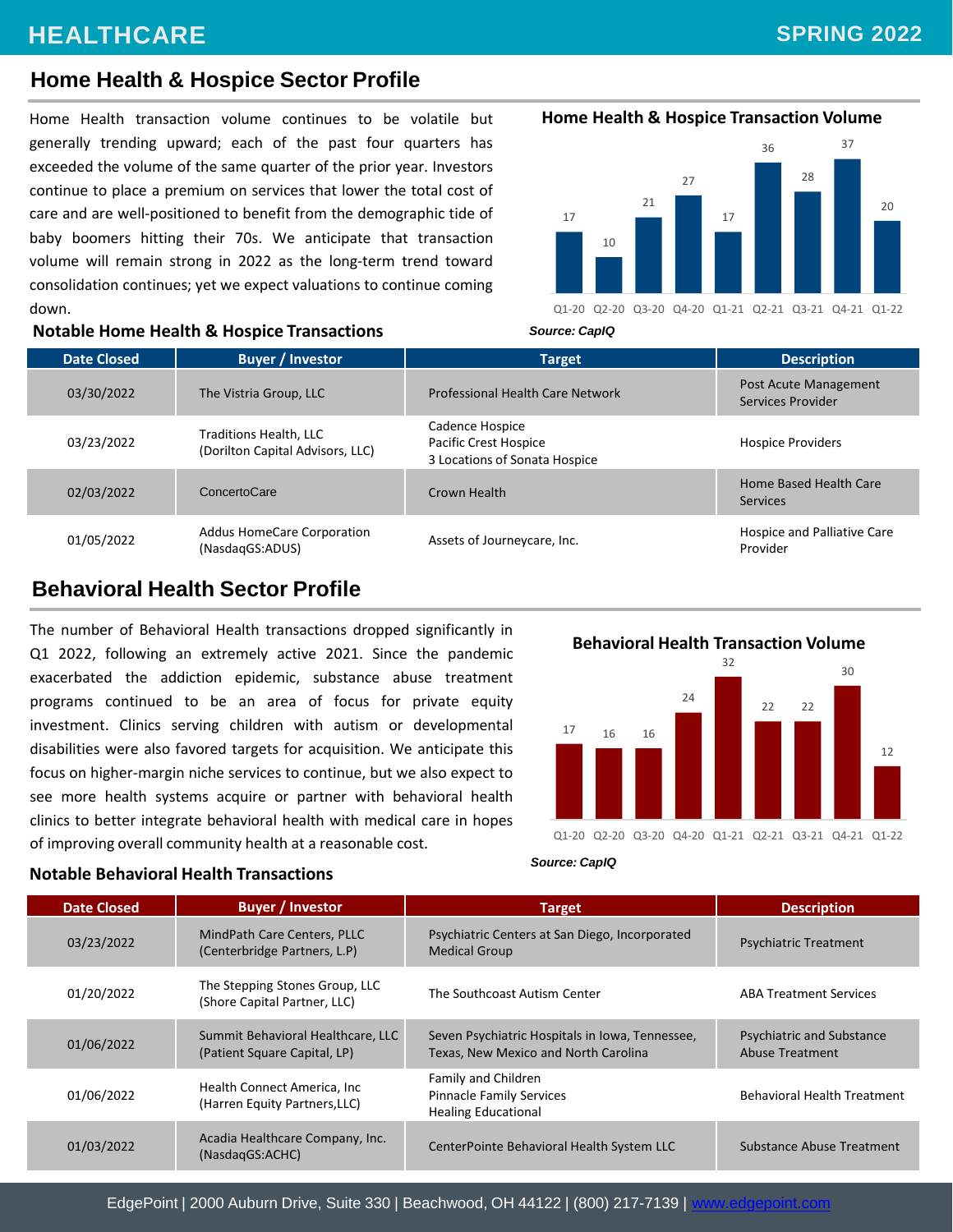# **SPRING 2022**

### **Support Services Sector Profile**

Companies that provide support services to the healthcare industry **Support Services Transaction Volume** are of strong interest to investors because such companies offer the benefits of recession resistance without the high level of regulatory and reimbursement risk faced by providers. The pandemic significantly increased demand for temporary staffing and outsourced services such as revenue cycle management as health systems struggled to retain staff. Much like the provider community itself, the support services market is highly fragmented, providing significant opportunities for consolidation. We expect both deal volume and valuations to climb throughout 2022.



*Source: CapIQ*

| <b>Date Closed</b> | <b>Buyer / Investor</b>                                                     | <b>Target</b>                  | <b>Description</b>                                                     |
|--------------------|-----------------------------------------------------------------------------|--------------------------------|------------------------------------------------------------------------|
| 03/09/2022         | PRN Health Services, Inc.<br>(Anagenesis Capital Partners)                  | Alliant, Inc.                  | <b>Health Care Staffing</b>                                            |
| 02/22/2022         | <b>MRO Corporation</b><br>(Parthenon Capital)                               | MediCopy Services, Inc.        | Provides Health Information<br><b>Exchange Solutions</b>               |
| 02/16/2022         | <b>National Medical Billing Services</b><br>(Aqualine Capital Partners LLC) | National Billing Partners, LLC | Provides ASC Revenue Cycle<br><b>Management Services</b>               |
| 01/03/2022         | CareMetx, LLC<br>(The Vistria Group, LLC)                                   | Human Care Systems, Inc.       | Patient Support,<br>Distribution Management,<br>and Analytics Services |

# **Notable Support Services Transactions**

# **Rehabilitation Sector Profile**

After a strong resurgence in 2021, the M&A market for rehabilitation has remained robust in early 2022. With 19 transactions in Q1, this level of activity is second only to the record 23 transactions in Q4 2021. During the early phases of the pandemic physicians and patients deferred many non-urgent orthopedic surgeries, leading to significant reductions in rehab hospital admissions and physical therapy visits. Better treatments and less virulent strains of the virus have allowed for more steady surgical volume, stabilizing the industry and allowing for a return of M&A activity that we expect to continue throughout 2022.







| <b>Date Closed</b>                     | <b>Buyer / Investor</b>                                    | Target                                                                                                          | <b>Description</b>                                        |
|----------------------------------------|------------------------------------------------------------|-----------------------------------------------------------------------------------------------------------------|-----------------------------------------------------------|
| 03/31/2022                             | InHome Therapy Inc.<br>(Newspring Capital)                 | The Real Dink, Inc.                                                                                             | <b>Orthopedic Rehabilitation</b><br>Practice              |
| 02/08/2022                             | <b>CORA Health Services, Inc.</b><br>(H.I.G. Capital, LLC) | Alliant Physical Therapy Group LLC                                                                              | Clinical and Outpatient<br><b>Rehabilitation Practice</b> |
| 01/18/2022<br>01/11/2022<br>01/11/2022 | Athletico<br>(BDT Capital Partners, LLC)                   | Georgialina Physical Therapy Associates, LLC<br>Therapy Specialists of Ok, LLC<br>Carson Physical Therapy, Inc. | <b>Orthopedic Rehabilitation</b><br><b>Practices</b>      |
| 01/03/2022                             | U.S. Physical Therapy, Inc.<br>(NYSE: USPH)                | 3 Physical Therapy Practices in South Carolina                                                                  | <b>Physical Therapy Practices</b>                         |

**Notable Rehabilitation Transactions**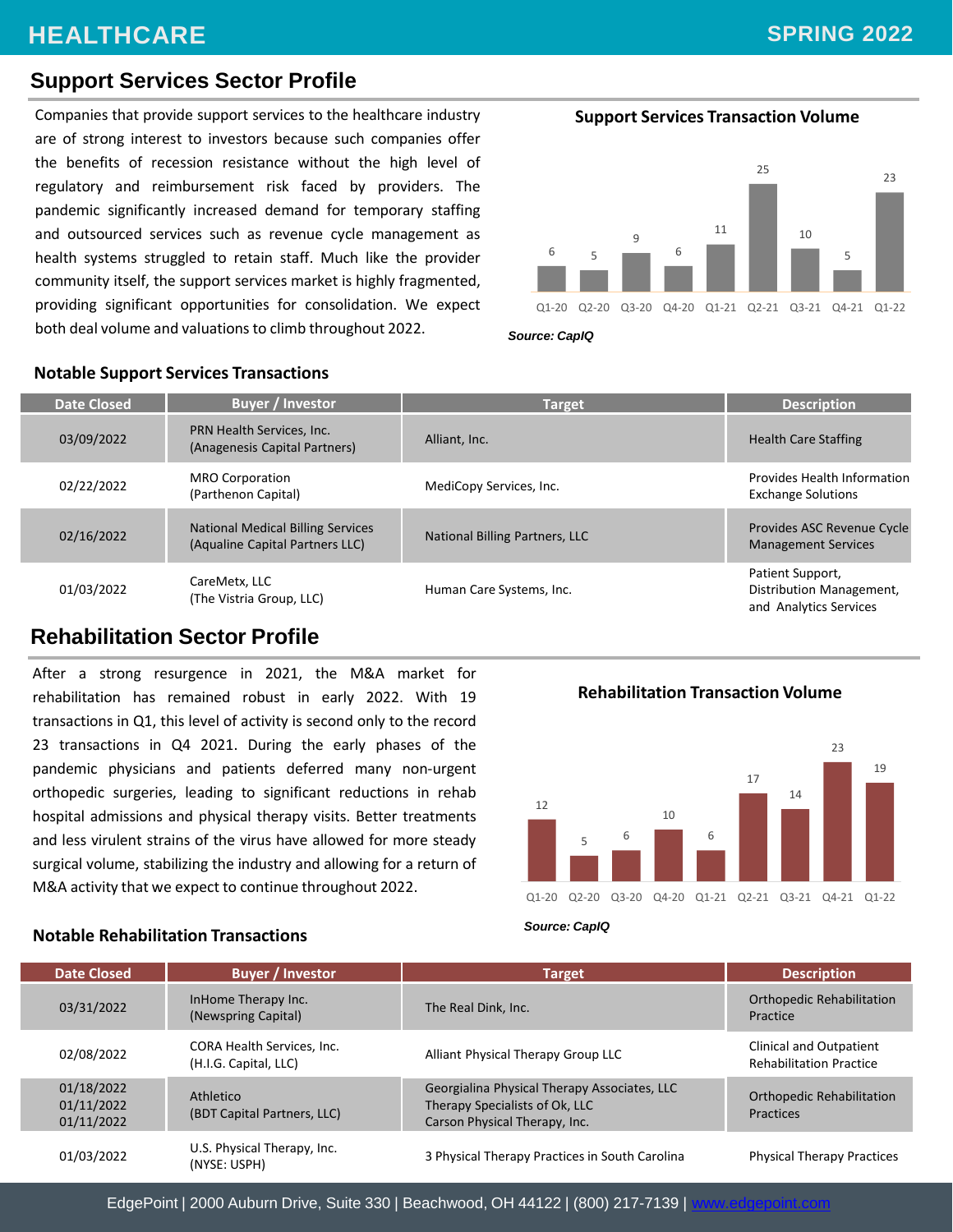# **HEALTHCARE Noteworthy Home Health & Hospice Care Transactions | Q1 - Q2 2017** *(continued)*

# **SPRING 2022**

# **Dental Practices Sector Profile**

**Notable Dental Practice Transactions**

Dental practice M&A activity has been historically bumpy, so we **Dental Practice Transaction Volume** will not be surprised if Q2 2022 or Q3 2022 cool off after strong back-to-back quarters. Private equity-backed DSOs continue to drive transaction volume, capitalizing on the industry's still highly fragmented nature. This fragmentation level, combined with consumer spending on dental services, which is expected to grow at nearly 5% per year through 2025, will create a strong landscape for continued M&A activity in the dental sector. In particular, look for more activity in the orthodontic/oral surgery subsector.



#### *Source: CapIQ*

| <b>Date Closed</b>       | <b>Buyer / Investor</b>                                 | <b>Target</b>                                                                              | <b>Description</b>                                        |
|--------------------------|---------------------------------------------------------|--------------------------------------------------------------------------------------------|-----------------------------------------------------------|
| 02/28/2022               | TPG Capital, L.P.                                       | Blue Cloud Pediatric Surgery Centers, LLC                                                  | <b>Pediatric Dentistry Practice</b>                       |
| 02/09/2022               | Smile Brands Group Inc.<br>(Gryphon Investors Inc)      | G's Dental Studio, P.C.                                                                    | Dental Practice                                           |
| 01/31/2022<br>01/17/2022 | Gen4 Dental Partners Opco, LLC<br>(Thurston Group, LLC) | Smile One Services LLC<br>Harris Dental, L.L.P.                                            | <b>General and Cosmetic</b><br><b>Dentistry Practices</b> |
| 01/06/2022<br>01/05/2022 | Rock Dental Arkansas, PLLC<br>(The Vistria Group, LLC)  | Three Local Locations of Moore Orthodontics<br>Burleson Orthodontics & Pediatric Dentistry | <b>Dental Practices</b>                                   |

# **Equipment & Supplies Sector Profile**

Companies involved in the manufacture and distribution of medical equipment and supplies accounted for roughly one of every eight healthcare transactions over the past 12 months. Transaction volume in this sector has slowed since its record high in Q1 2021 but remains above historical levels. Public company valuation multiples have also declined after record valuations at the end of 2020, but such valuations also remain strong compared to other sectors even with ongoing supply chain issues. We anticipate broad economic concerns such as inflation and interest rates to have a moderating effect on both transaction volume and valuations in 2022.

**Equipment & Supplies Transaction Volume**



*Source: CapIQ*

| <b>Date Closed</b> | <b>Buyer / Investor</b>                                              | Target                                   | <b>Description</b>                                                |
|--------------------|----------------------------------------------------------------------|------------------------------------------|-------------------------------------------------------------------|
| 03/16/2022         | <b>ARCH Medical Solutions</b><br>(Barings LLC)                       | <b>Market Services Corporation</b>       | Manufacturer of Ultrasound<br>Imaging Equipment                   |
| 02/21/2022         | Young Innovations, Inc.                                              | <b>Medical Purchasing Solutions, LLC</b> | Manufacturer of Dental<br><b>Supplies</b>                         |
| 02/15/2022         | Avista Capital Holdings, L.P.                                        | Probo Medical, LLC                       | Distributer Ultrasound<br><b>Transducers and Stock</b><br>Systems |
| 01/5/2022          | <b>Advancing Eyecare Holdings</b><br>(Cornell Capital LLC (Pending)) | Santinelli International, Inc.           | Distributer of Ophthalmic<br>Instruments                          |

#### **Notable Equipment & Supplies Transactions**